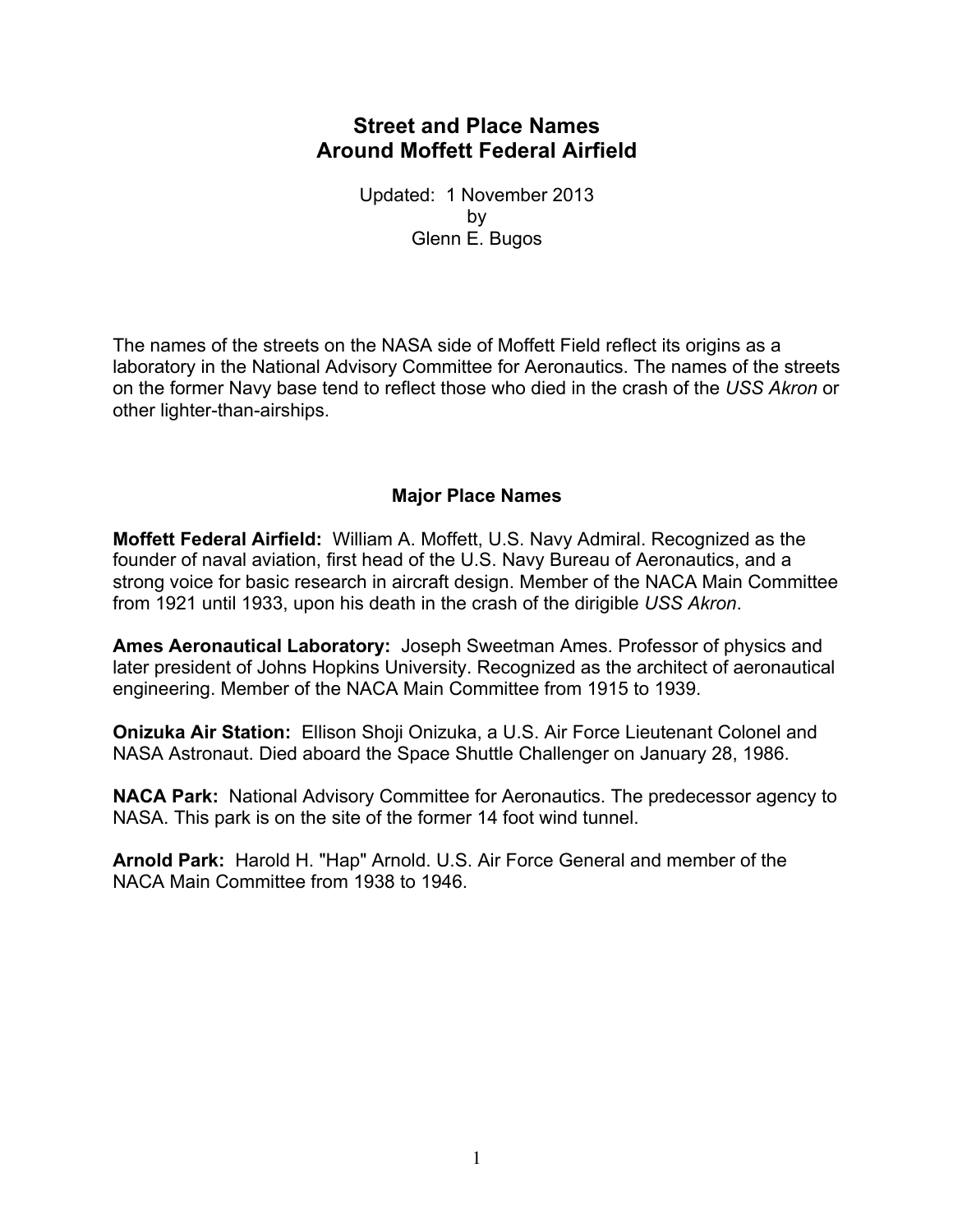## **Street Names Behind the NASA Gates**

**Allen Road:** H. Julian "Harvey" Allen. Aerodynamical genius and Director of NASA Ames.

**Arnold Avenue:** Harold H. "Hap" Arnold. U.S. Air Force General and Member of the NACA Main Committee from 1938 to 1946. A park near the National Full Scale Aerodynamics Complex is also named after Arnold.

**Beta Lane:** No special meaning.

**Boyd Road:** John W. Boyd, long time Ames leader. Before 1999, this road was named Walcott Road, a name then moved to a different street.

**Bush Circle:** Vannevar Bush. Member of the NACA Main Committee from 1938 to 1958.

**C Lane:** No special meaning.

**Cooper Loop:** George Cooper, famous Ames test pilot. Before 1999, this was a portion of Severyns Avenue.

**DeFrance Avenue:** Smith J. DeFrance. Founding Director of the NACA Ames Aeronautical Laboratory.

**Durand Road:** William F. Durand. Aerodynamics professor at Stanford, and member of the NACA Main Committee from its founding in 1915 to 1933, and again from 1941 to 1945.

**F Lane:** No special meaning.

**Gamma Lane:** No special meaning.

**H Lane:** No special meaning.

**Hall Road**: Charles Hall, Ames engineer best known as project manager of the Pioneer series of spacecraft. It passes by N244, where the space projects offices reside. Before 1999 it was named South Warehouse Road.

**Hunsaker Road:** Jerome C. Hunsaker. Author of the first NACA Technical Report, designer of the *USS Macon*, Dean at MIT, and member of the NACA Main Committee from 1922 to 1923, and from 1938 to 1958.

**King Road:** Admiral Ernest J. King. Member of the NACA Main Committee from 1933 to 1936.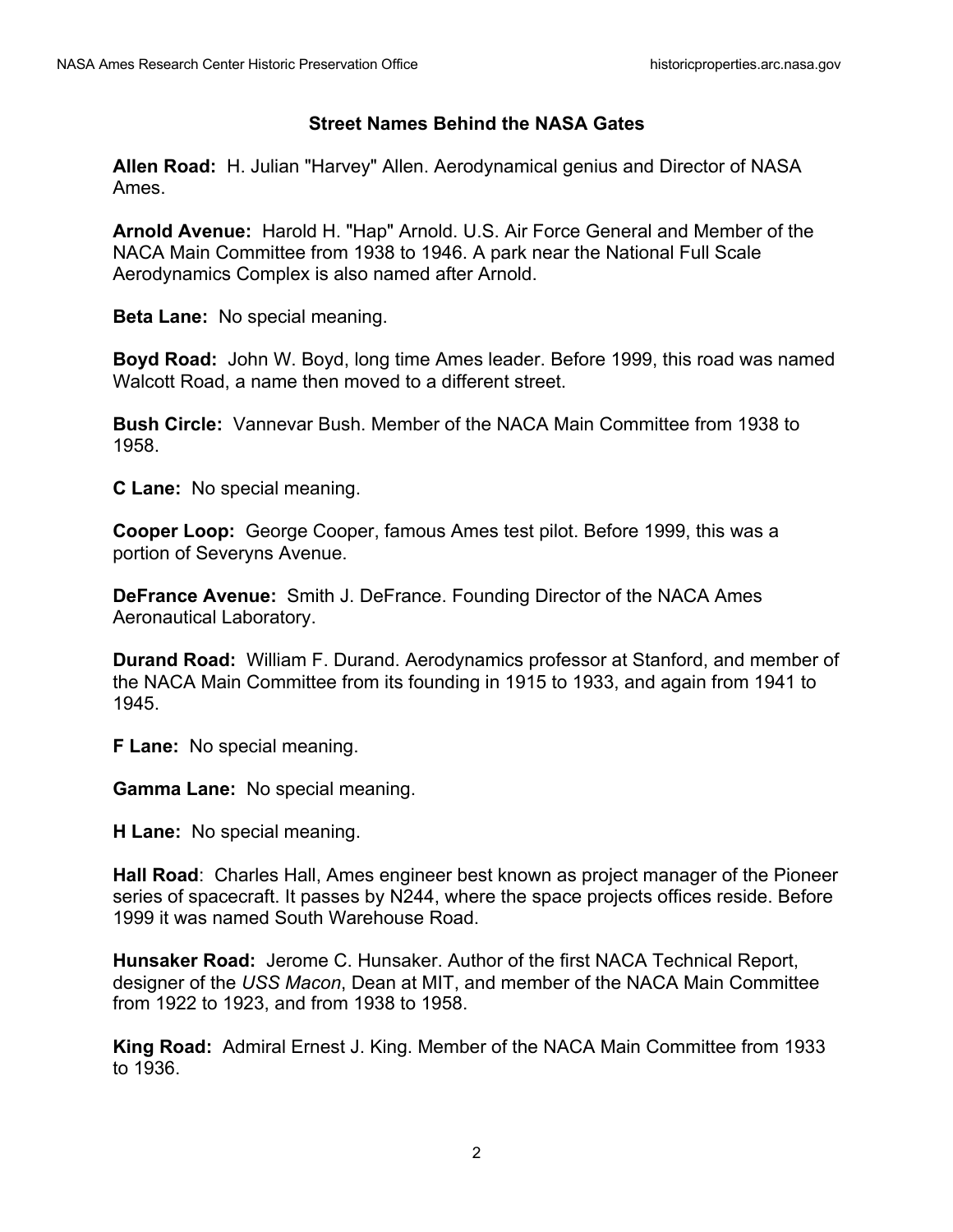**Lindbergh Avenue:** Charles A. Lindbergh. First person to fly solo across the Atlantic, and a member of the NACA Main Committee from 1931 to 1939. Lindbergh worked hard in his NACA capacity, and chaired the site committee that nominated Moffett Field as the NACA second laboratory.

**Lomax Lane**: Harvard Lomax, Ames aerodynamicist and a founder of computational fluid dynamics. This lane runs by to N258, the NASA Advanced Supercomputing facility. Before 1999 this road was named Whipple Lane, likely after Laura Thane Whipple, a civic leader responsible for acquiring the land that became Moffett Field.

**Mark Avenue:** Hans Mark, Director of NASA Ames and famous in leader in aerospace technology. Before 1999 this road was a portion of McCord Avenue.

**Parsons Avenue:** Jack Parsons, Associate Director at Ames from 1940 to 1967, and architect of the set of national Unitary Plan Wind Tunnels.

**Pollack Road:** James Pollack, famous Ames space scientist. This road passes by building N245 where the space sciences division resides. Before 1999, it was named North Warehouse Road.

**Pioneer Avenue:** A series of famous scientific spacecraft developed at NASA Ames in the 1960s and 1970s, including the first spacecraft to pass the asteroid belt, encounter Saturn and Jupiter, and exit our solar system. Notably, Hall and Pollack roads intersect at Pioneer Avenue, reflecting the synergy between the science and engineering components of Ames space missions.

**Victory Road:** John F. Victory. First employee of the NACA, and its executive secretary until 1958.

**Walcott Road:** Charles D. Walcott. Secretary of the Smithsonian Institution, and a member of the NACA Main Committee from 1915 to 1927. Before 1999 this was a portion of Sevryns Road.

**Warner Road:** Edward P. Warner. Only NACA staff member to later serve on NACA Main Committee, from 1929 to 1954. Hired from MIT to be NACA's first chief scientist (at LMAL from 1919 to 1920). Return to MIT, became first Assistant Secretary of Navy for Aeronautics (1926 to 1929), then editor of Aviation. He most strongly advocated an industrial and operations perspective for the NACA.

**Wright Avenue:** Orville Wright. First to fly, and member of NACA Main Committee from 1920 to 1948.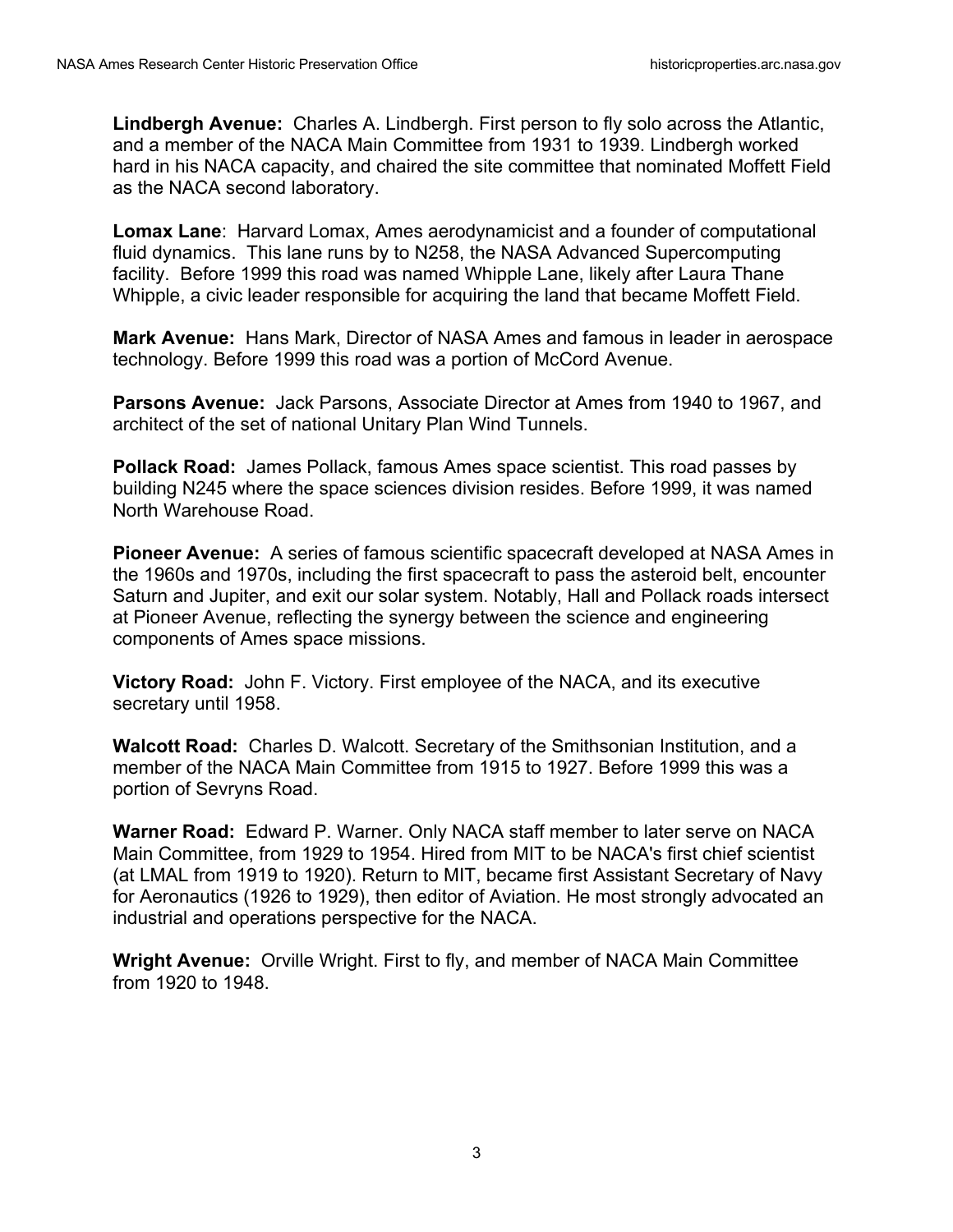### **Street Names on the former Navy Base**

(Thanks to Bill Stubkjaer, Moffett Field Historical Society)

**Adams Road:** Charles E. Adams, U.S. Navy Ensign. Missing in action on August 16, 1942 from blimp L-8. This road has since disappeared.

**Akron Road (both North and South):** Dirigible ZRS-4, sister ship of *USS Macon*. The *USS Akron* crashed near Barnegat Light, New Jersey, killing 73 crewmen, on April 3, 1933, nine days before the formal establishment of the Naval Air Station Sunnyvale.

**Bailey Road:** Unknown. Possibly P.C. Bailey, U.S. Navy Aviation Machinist Mate Second Class. Died May 16, 1944 in crash of blimp K-5 at NAS Lakehurst.

**Berry Drive and Court:** Fred T. Berry, U.S. Navy Commander, Commanding Officer of Naval Air Station Lakehurst and the Rigid Airship Training and Experimental Squadron. Died in the crash of the *USS Akron*.

**Bettio Road:** Pasquale Bettio, U.S. Navy Aviation Chief Metalsmith. Along with Cummins, died on April 4, 1933 in the crash of blimp J-3 while searching for survivors of the *USS Akron*.

**Bushnell Street: Wilfred Bushnell, U.S. Navy Lieutenant (jg).** A balloon pilot who won balloon races in the early 1930s and died in the crash of the *USS Akron*.

**Carroll Drive:** George A. Carroll, U.S. Navy Lieutenant Commander, and photographer at the NAS Sunnyvale during the Macon era.

**Clark Road:** Originally named Clarke Memorial Drive, after Vincent A. Clarke, Jr., U.S. Navy Lieutenant Commander and Commander of the airship *ZR3 Los Angeles* from 1929 to 1931. He was stationed at NAS Sunnyvale as a mooring officer when he died of blood poisoning on August 10, 1932.

**Cody Road:** Ernest D. Cody, U.S. Navy Lieutenant. Missing in action on August 16, 1942, from blimp L-8 while on patrol near Treasure Island.

**Cummins Avenue:** David Cummins, U.S. Navy Lieutenant Commander. Along with Bettio, died on April 4, 1933 in the crash of blimp J-3 while searching for survivors of the *USS Akron*.

**Dailey Road:** Ernest Edwin Dailey, U.S. Navy Radioman 1st Class. One of two people who died during the crash of the *USS Macon*. Sometimes appears on maps as Bailey Road.

**Dugan Avenue**: Hammond J. Dugan, U.S. Navy Lieutenant (jg). Died in the crash of the *USS Akron*.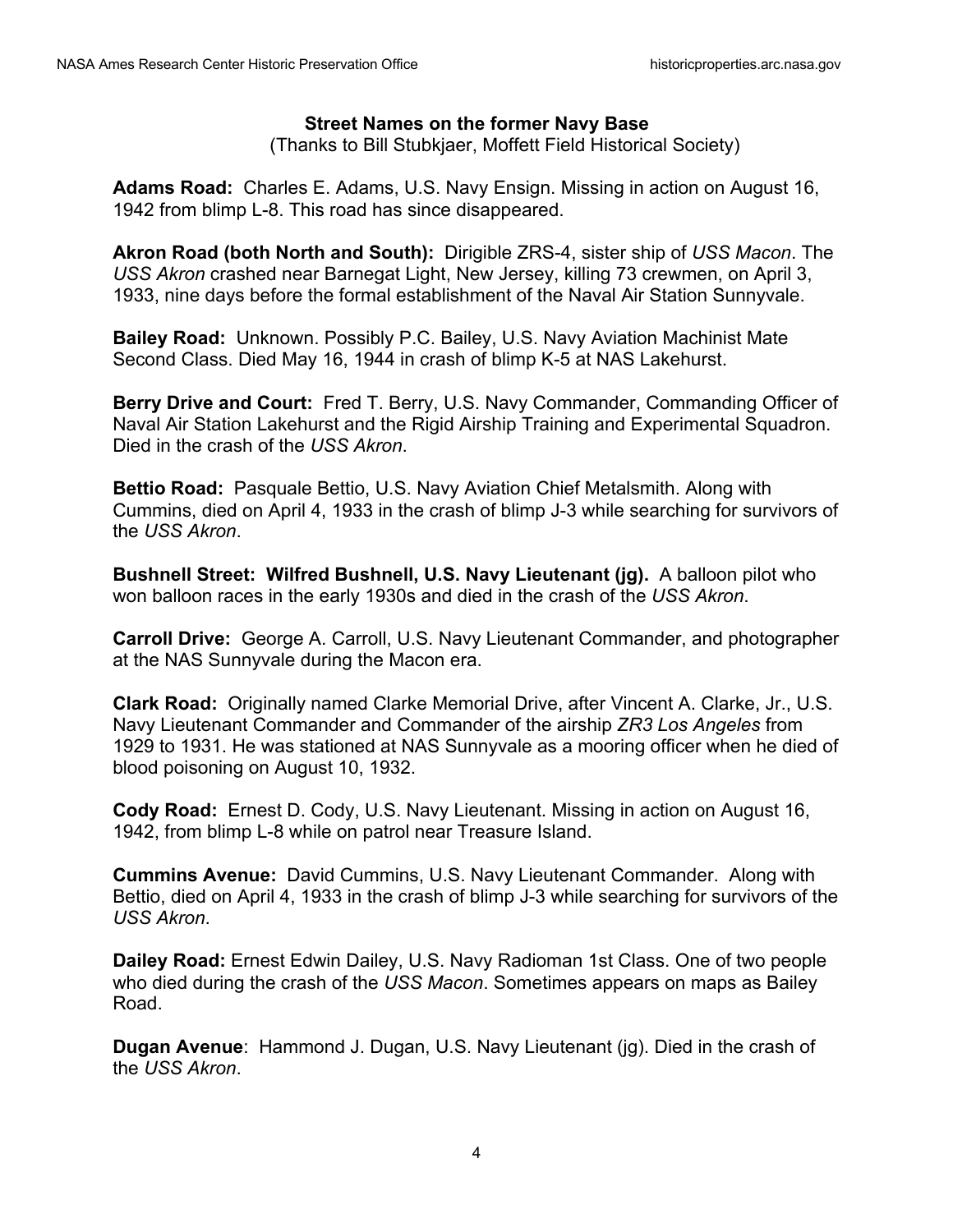**Edquiba Road**: Florentino Edquiba, U.S. Navy Mess Attendant 1st Class. One of two people who died during the crash of the *USS Macon*.

**Ellis Street:** Ellis Anderson (1871 to 1971) began a house moving business in Mountain View in the 1920s at the intersection of what is now Bayshore and Ellis. In 1954, this street was brought within the city limits of Mountain View.

**Girard Road:** Preston L. Girard, U.S. Navy Radioman. Died on October 17, 1944 in the crash of blimp K-111 on Santa Catalina Island, California.

**Gorsky Road:** Edward T. Gorski, U.S. Navy Ensign. Died October 17, 1944 in the crash of blimp K-111 on Santa Catalina Island, California.

**Kaiser Road:** Gordon F. Kaiser, died October 17, 1944 in the crash of blimp K-111 on Santa Catalina Island, California.

**Macon Road and Drive:** U.S. Navy dirigible ZRS-5, which crashed off Point Sur in California on 12 February 1935, killing two crewmen.

**McCord Avenue:** Frank C. McCord, U.S. Navy Commander and Commanding Officer of the *USS Akron*, who died when it crashed.

**Perimeter Road (West, North and South):** Merely reflects its position on base.

**Sayre Avenue:** Robert E. Sayre, U.S. Navy Lieutenant (jg). Died in the crash of the *USS Akron*. Sometimes misspelled Sayer Avenue.

**Severyns Avenue:** Joseph H. Sevryns, U.S. Navy Lieutenant and chemical engineering graduate of MIT with specialization in light gasses. Died in crash of *USS Akron*.

**Shenandoah Court:** An early airship of the U.S. Navy, ZR-1, which crashed in 1925.

**Stewart Drive:** Unknown.

**Zook Road.** Unknown.

**Wescoat Road and Court:** Herbert M. Wescoat, U.S. Navy Lieutenant. Died on crash of the *USS Akron*. Sometimes misspelled Westcoat Road.

**Whipple Circle:** Laura Thane Whipple, a civic leader responsible for acquiring the land that became Moffett Field.